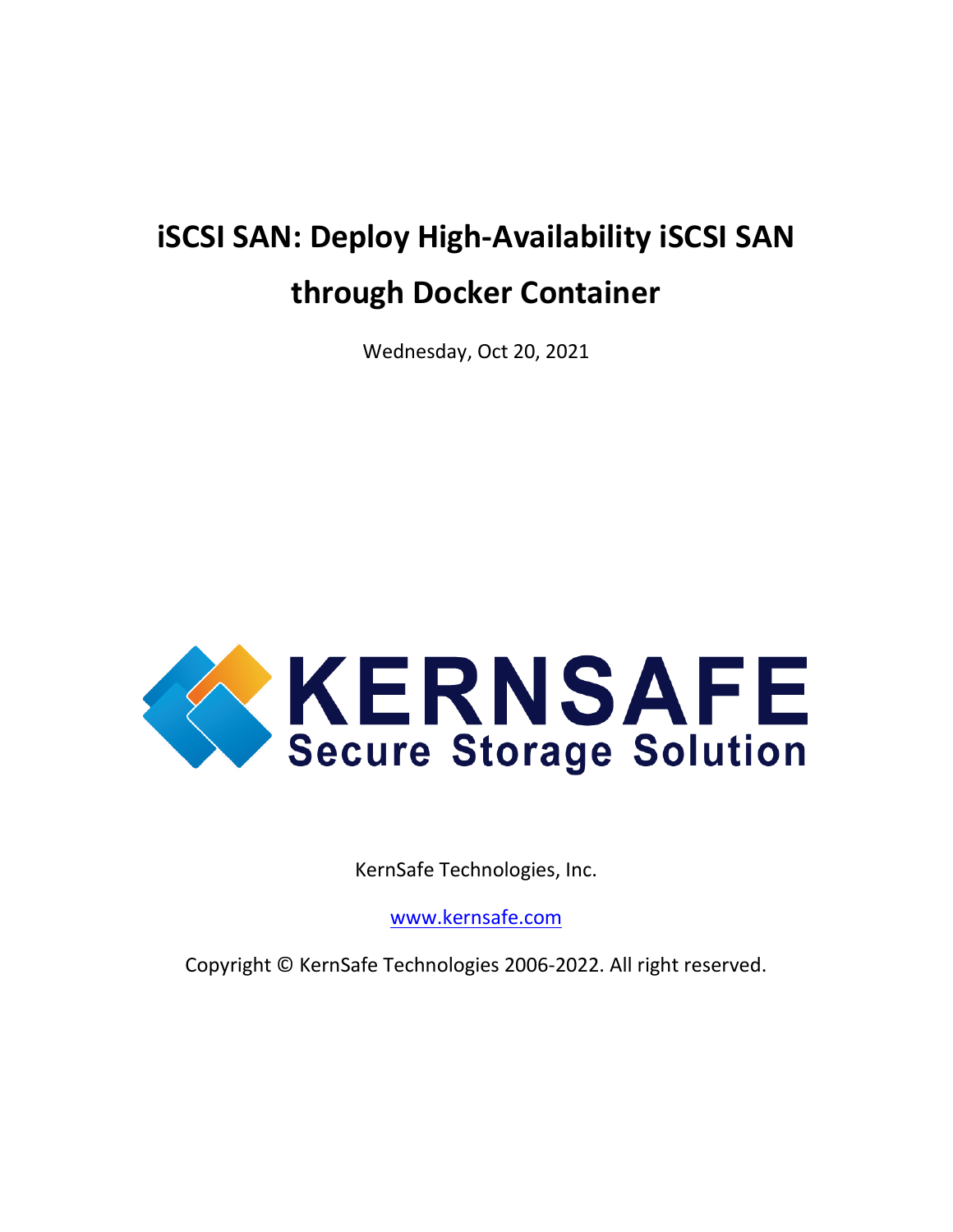#### **Table of Contents**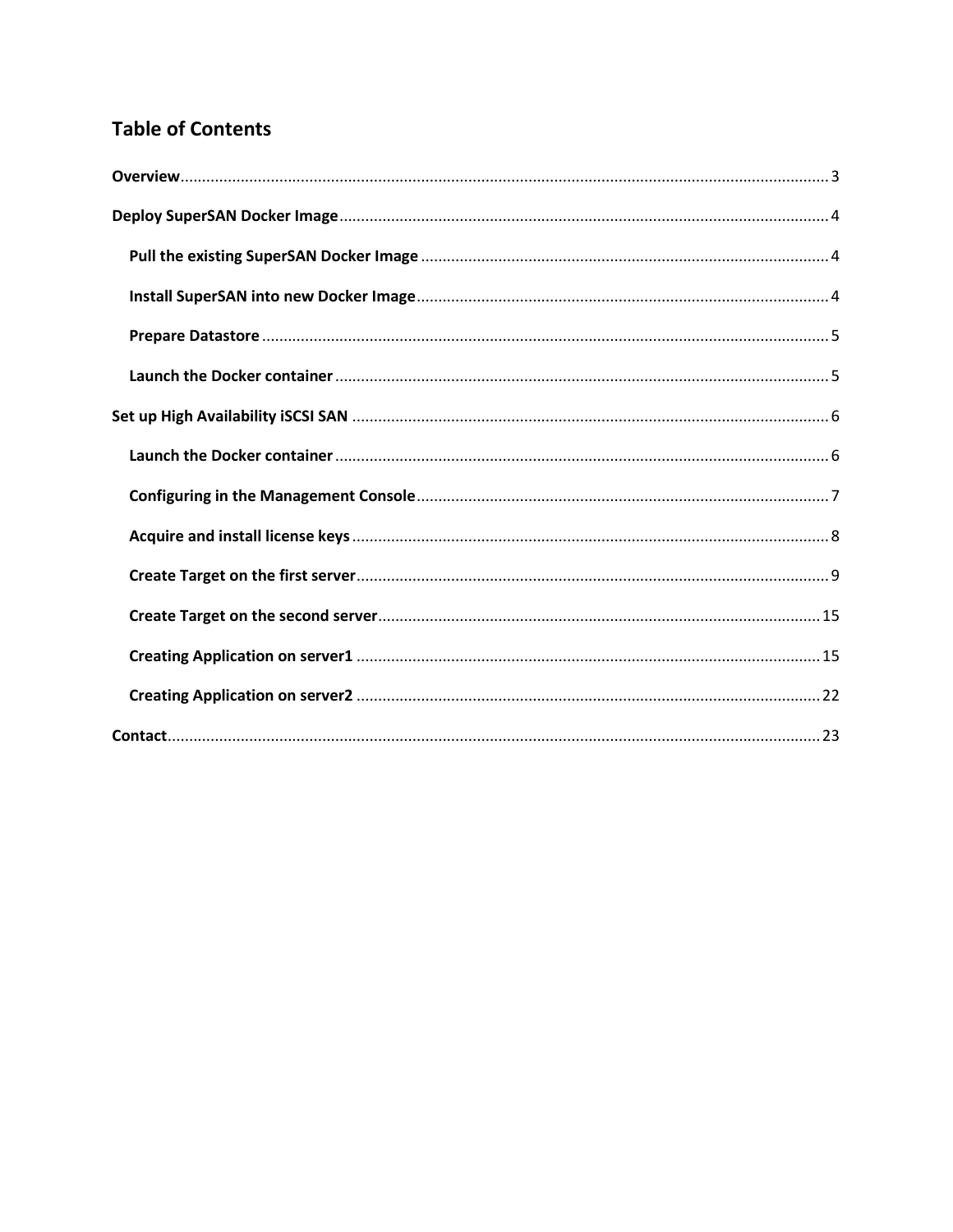#### <span id="page-2-0"></span>**Overview**

Docker is an open source application container engine that allows developers to package their applications and dependencies into a portable image that can then be distributed to any popular Linux, Windows or macOS machine, as well as virtualization. Containers are completely sandboxed and have no interface with each other.

Start the container by running images. An image is an executable package that contains everything you need to run the application - code, runtime, libraries, environment variables, and configuration files.

Containers are examples of images runtime - while being executed (that is, images state, or user process) in memory, you can use commands to view a list of docker ps that are running containers, just as in Linux.

Docker is now very important in the cloud and edge computing, through Docker images and containers, user can deploy KernSafe iSCSI SAN service very easily, by leveraging Docker technology, users can very quickly to provide iSCSI service from Windows, Linux or macOS server.

The document provides step-by-step guide for user to deploy iSCSI service through Docker container.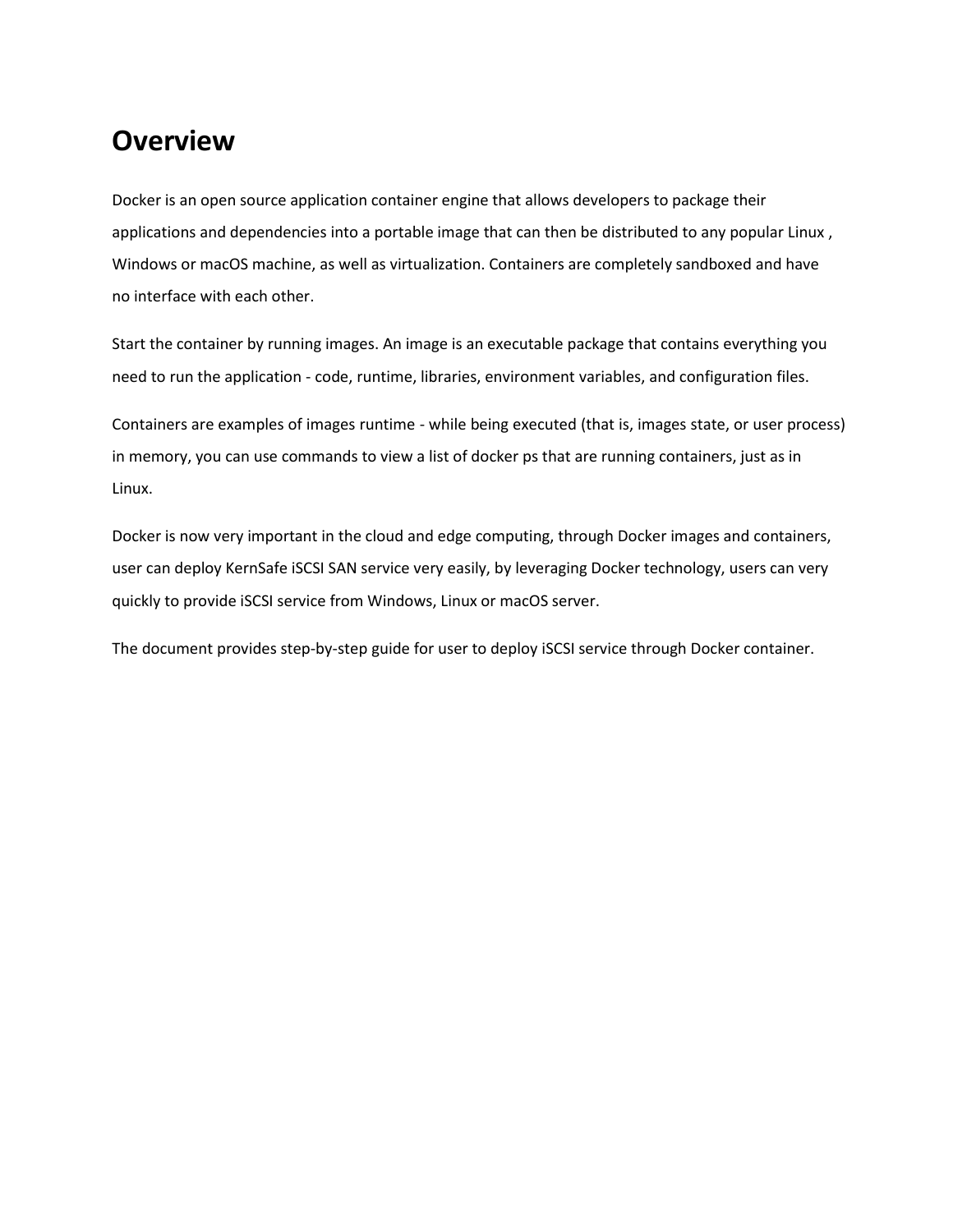# <span id="page-3-0"></span>**Deploy SuperSAN Docker Image**

We have created an existing Docker image where the KernSafe iSCSI SAN server has been per-installed. User can use the image to quickly deploy iSCSI SAN in 1 minute. Or user can create their own defined Docker image.

## <span id="page-3-1"></span>**Pull the existing SuperSAN Docker Image**

In the Docker host machine, issue the following command to pull the existing Docker image:

#docker pull kernsafe/supersan

After downloading completed, issue the command to see if the image placed there:

#docker images



### <span id="page-3-2"></span>**Install SuperSAN into new Docker Image**

User can install SuperSAN into any Linux based container, there is no difference between installing into Linux physical machine and container, please refer to the white paper to install KernSafe iSCSI SAN into Docker container.

<https://www.kernsafe.com/tech/supersan/install-and-using-kernsafe-iscsi-san-on-linux.pdf>

Of choosing the OS, CentOS 7.x and Ubuntu Server 20+ are recommended.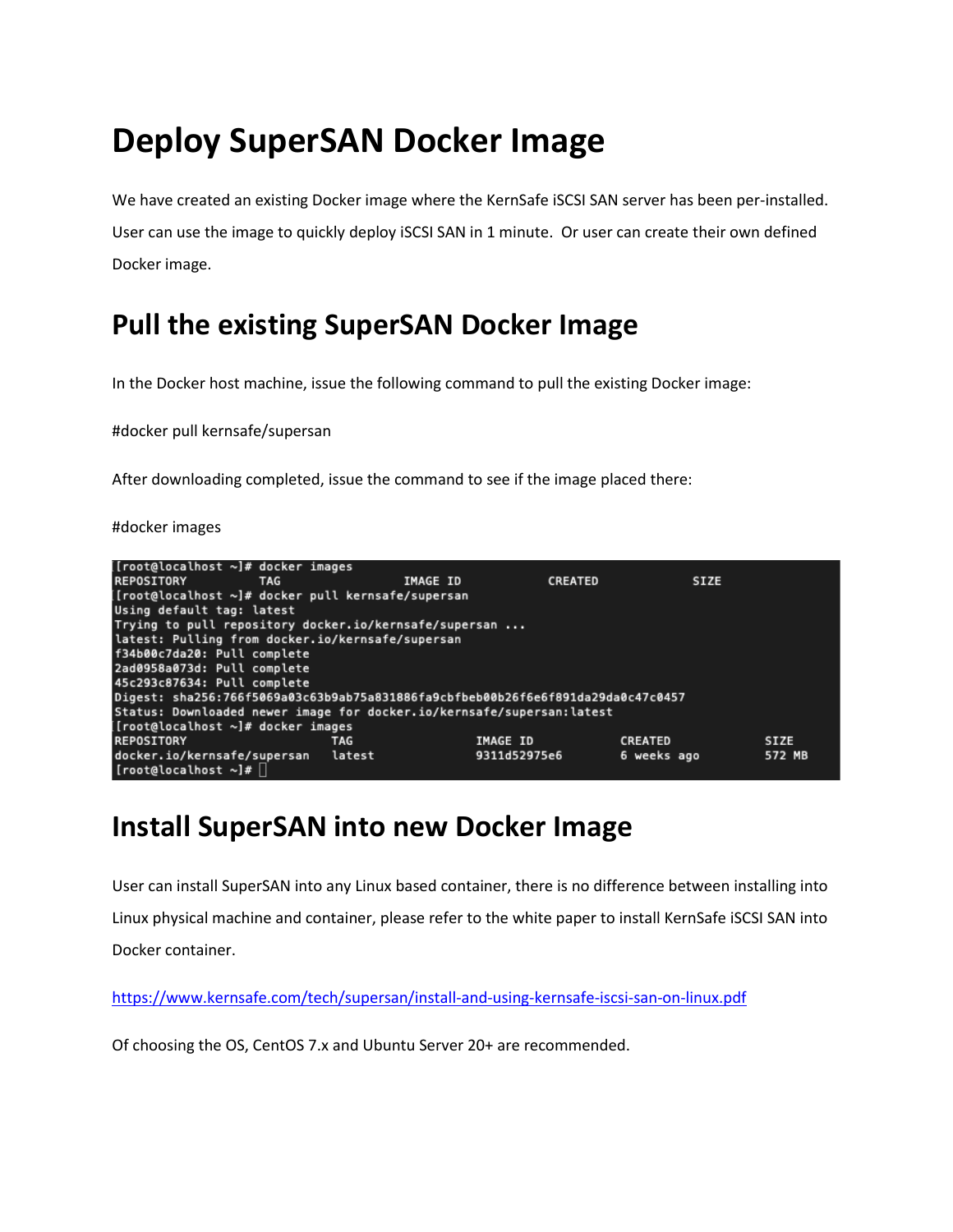### <span id="page-4-0"></span>**Prepare Datastore**

User can use a local storage in the Docker host machine, could be a local HDD/SSD/NVMe, using mkfs to format a suitable filesystem and then mount to a folder, like:

#mkfs.ext4 /dev/nvme0n1 #mkdir /mnt/iscsi #mount /dev/nvme0n1 /mnt/iscsi

## <span id="page-4-1"></span>**Launch the Docker container**

User can issue the following command to start a container, as the SuperSAN need "init" process, user should start the init process.

# docker run -tid --privileged=true -p 192.168.80.21:3260:3260 -p 192.168.80.21:3268:3268 -p 192.168.80.21:3261:3261 -v /mnt/iscsi:/iscsi 9311d52975e6 /sbin/init

We need -p to specify port forwarding from the container to the host, specify IP address to let Docker to select which network to offer iSCSI SAN service, we need to open the following ports:

3260, iSCSI service.

3261, iSCSI management console port.

3268, iSCSI Web based management console port (optional).

Use -v to passthrough host datastore path into the Docker container.

9311d52975e6 is the image id, use need to replace one that shown in the docker images command.

Then issue the command to enter the new created container:

#docker ps

#docker exec -it 6df08fc706d4 /bin/bash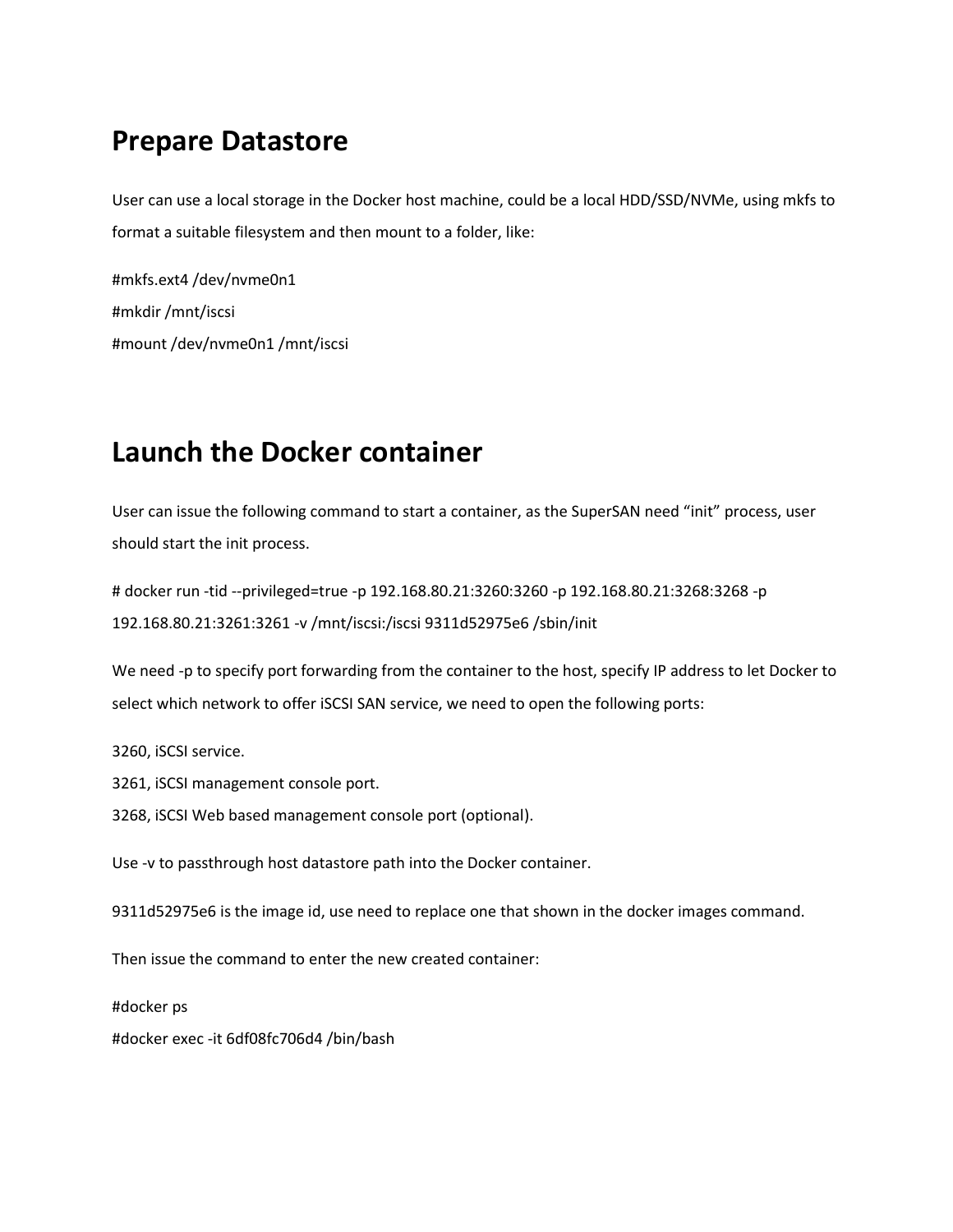6df08fc706d4 is the Docker container ID, user need to replace it as shown in the "docker ps" command.

In the docker container, issue the command to see if KernSafe iSCSI SAN service is running well:

```
[root@6df08fc706d4 /]# service supersand status<br>● supersand.service – LSB: supersan
    Loaded: loaded (/etc/rc.d/init.d/supersand; bad; vendor preset: disabled)<br>Active: active (running) since Tue 2021-10-19 06:31:31 UTC; 1min 23s ago<br>Docs: man:systemd-sysv-generator(8)
   Process: 408 ExecStart=/etc/rc.d/init.d/supersand start (code=exited, status=0/SUCCESS)<br>CGroup: /system.slice/docker-6df08fc706d4d212c1c2201a85634c7147a687db16c8ee7e0a1d70a483848b14.scope/system.slice/supersand.service<br>| 4
Oct 19 06:31:28 6df08fc706d4 systemd[1]: Starting LSB: supersan...
Oct 19 06:31:29 6df08fc706d4 supersand[408]: Starting KernSafe SuperSANpid: 411, hpage size: 2097152<br>Oct 19 06:31:29 6df08fc706d4 supersand[408]: Starting KernSafe SuperSANpid: 411, hpage size: 2097152<br>[root@6df08fc706d4 /
```
# <span id="page-5-0"></span>**Set up High Availability iSCSI SAN**

HA iSCSI SAN is important service for providing Uninterrupted service. User can skip this step if user do not need to create HA iSCSI SAN service.

### <span id="page-5-1"></span>**Launch the Docker container**

Now we use 192.168.0.101, 192.168.0.102 as the storage network IP, please see above topics for details.

Launch the first Docker container.

# docker run -tid --privileged=true -p 192.168.0.101:3260:3260 -p 192.168.0.101:3268:3268 -p

192.168.0.101:3261:3261 -v /mnt/iscsi:/iscsi 9311d52975e6 /sbin/init

Enter into the first container, this step is optional.

#docker ps

#docker exec -it 6df08fc706d4 /bin/bash

Launch the second Docker container (should be on another host).

# docker run -tid --privileged=true -p 192.168.0.102:3260:3260 -p 192.168.0.102:3268:3268 -p 192.168.0.101:3261:3261 -v /mnt/iscsi:/iscsi 9311d52975e6 /sbin/init

Enter into the first container, this step is optional.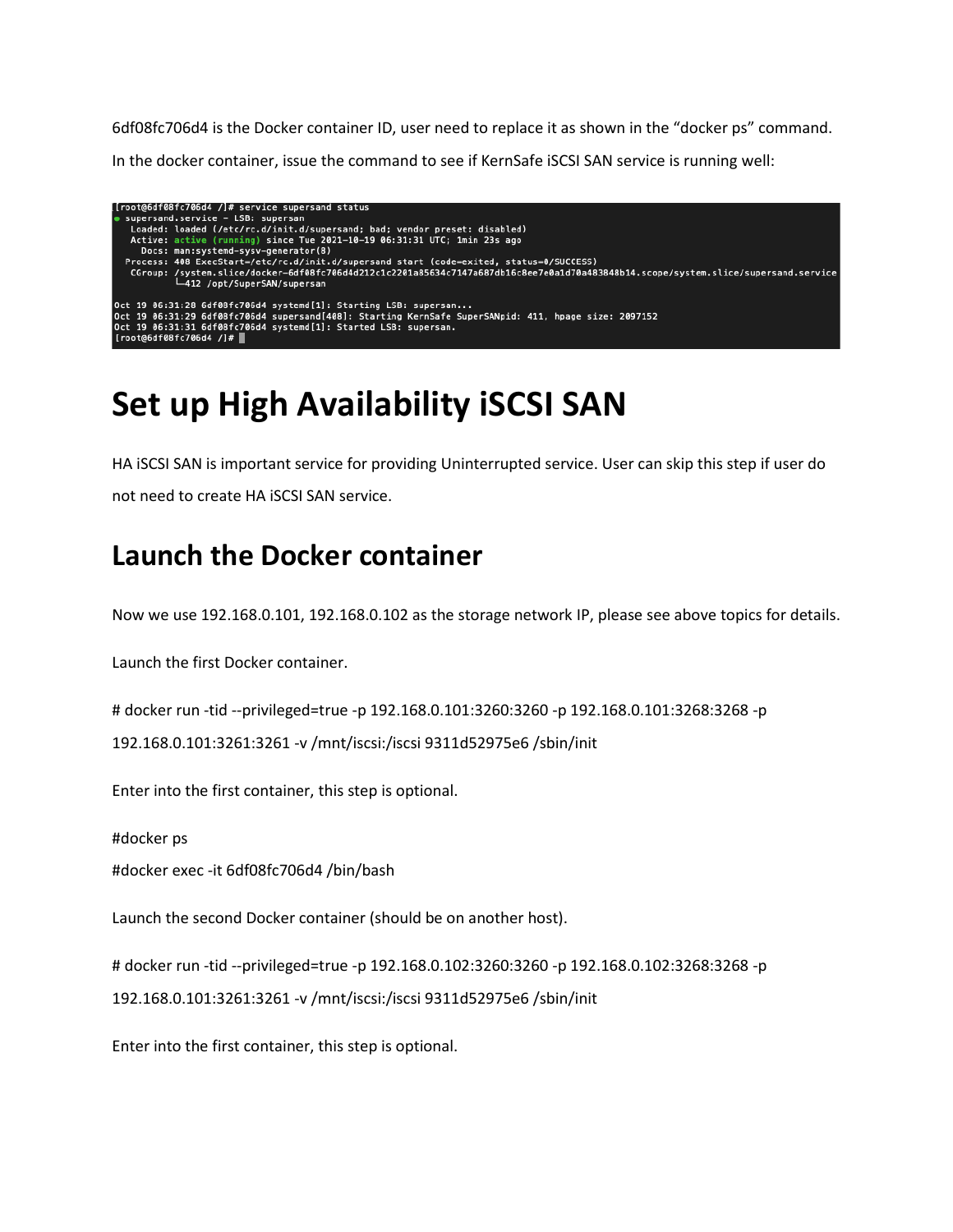#docker ps #docker exec -it 6df08fc706d4 /bin/bash

# <span id="page-6-0"></span>**Configuring in the Management Console**

Open **KernSafe iSCSI SAN Management Console.** Click Server->Add Another Server.

| <b>Add Server</b> |                        |                                                                                                                              |               |
|-------------------|------------------------|------------------------------------------------------------------------------------------------------------------------------|---------------|
|                   |                        | Enter the host name or IP address and port of the server you want<br>to add and your user login credentials for that server. |               |
| Server:           | 192, 168, 0, 101       |                                                                                                                              |               |
| Port:             | 3261                   |                                                                                                                              | <b>Browse</b> |
|                   | User login credentials |                                                                                                                              |               |
| User name:        | root                   |                                                                                                                              |               |
| Password:         |                        |                                                                                                                              |               |
|                   |                        |                                                                                                                              |               |
|                   |                        | OK                                                                                                                           | Cancel        |
|                   |                        |                                                                                                                              |               |
| <b>Add Server</b> |                        |                                                                                                                              | $\times$      |
|                   |                        | Enter the host name or IP address and port of the server you want<br>to add and your user login credentials for that server. |               |
| Server:           | 192.168.0.102          |                                                                                                                              |               |
| Port:             | 3261                   |                                                                                                                              | <b>Browse</b> |
|                   | User login credentials |                                                                                                                              |               |
| Liser name:       | root                   |                                                                                                                              |               |
| Password:         |                        |                                                                                                                              |               |
|                   |                        |                                                                                                                              |               |
|                   |                        | OK                                                                                                                           | Cancel        |

Type the two IP address on each Add Server dialog, and then press the OK button.

The main interface is shown as this.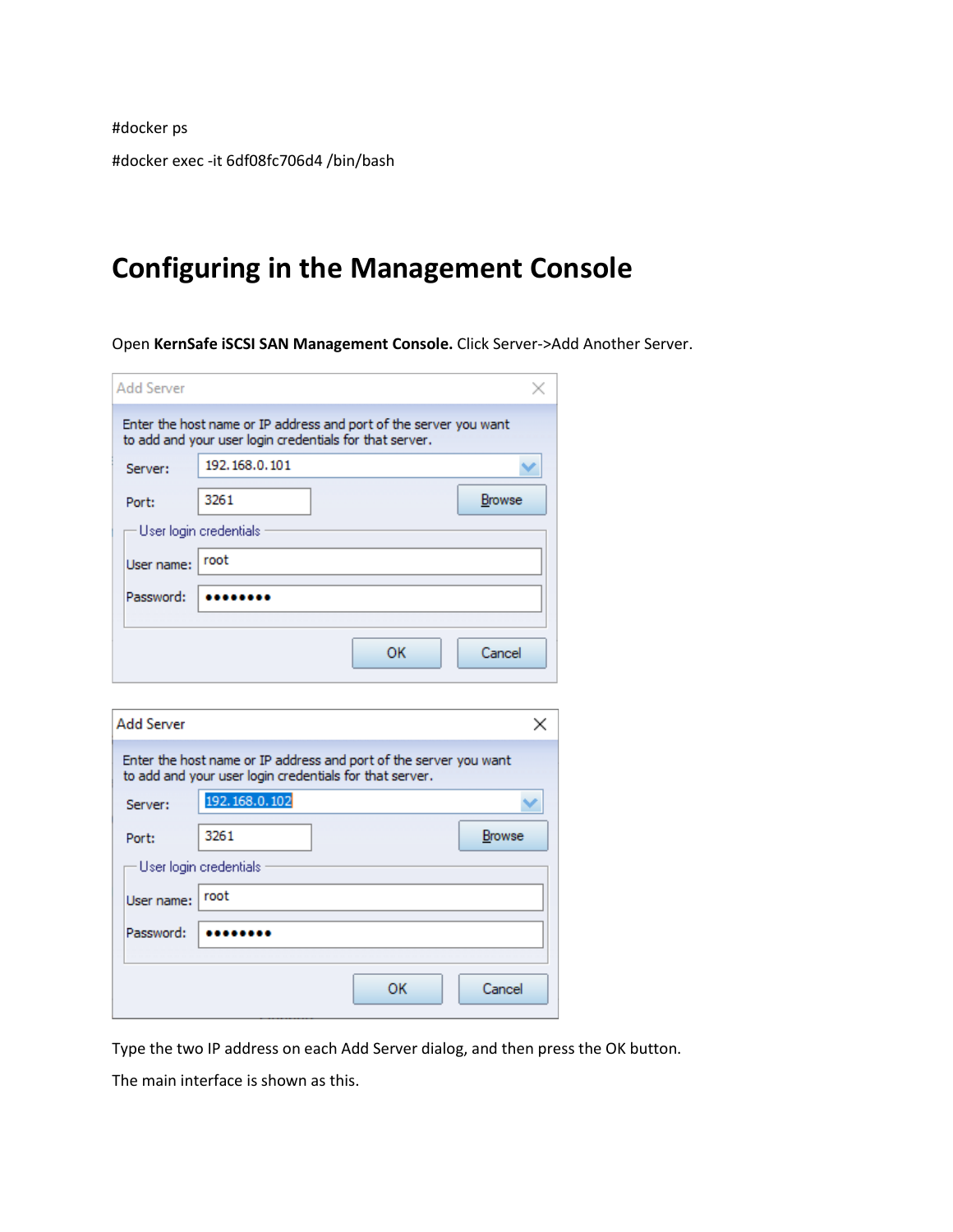| KernSafe iSCSI SAN Management Console<br>X<br>□<br>File Server Storage Clients View<br>Tools<br>Help |                                                                                                                                    |                                                                                                                |  |  |  |
|------------------------------------------------------------------------------------------------------|------------------------------------------------------------------------------------------------------------------------------------|----------------------------------------------------------------------------------------------------------------|--|--|--|
| Delete<br>Create<br>Start<br>Stop                                                                    | 聶<br>Refresh<br>Add.<br>Remove                                                                                                     | $\bigodot$<br>$\color{red} \widehat{\color{red} \bullet}$<br>亍<br>View<br>Access<br>Settings<br>About<br>Print |  |  |  |
| <b>Servers Tree</b><br>$\boldsymbol{\times}$                                                         | Œ<br>KernSafe iSCSI Server: 192.168.0.101                                                                                          |                                                                                                                |  |  |  |
| p. 5 456bc33ed00a (192.168.0.101:3                                                                   | E-F KernSafe Servers<br>General Storage Pools Simple Targets   Advanced Targets   Applications   IPFilters   Users   Groups   Logs |                                                                                                                |  |  |  |
| Storage Pools<br><b>E</b> iSCSI Targets<br>Simple Targets<br>Advanced Targets<br>Applications        | <b>Storage General Properties</b>                                                                                                  | Properties                                                                                                     |  |  |  |
| <b>IPFilters</b><br>Users<br>Groups                                                                  | General                                                                                                                            |                                                                                                                |  |  |  |
| -B)<br>Logs<br>G-5 c6f98e7d7ff8 (192.168.0.102:32                                                    | <b>Hostname:</b>                                                                                                                   | 192.168.0.101                                                                                                  |  |  |  |
| Storage Pools<br>. E<br><b>E</b> iSCSI Targets                                                       | <b>Bind Address:</b>                                                                                                               | All Address                                                                                                    |  |  |  |
| Simple Targets<br>Advanced Targets                                                                   | Port:                                                                                                                              | 3260                                                                                                           |  |  |  |
| Applications                                                                                         | <b>Management Method:</b>                                                                                                          | Password                                                                                                       |  |  |  |
| <b>IPFilters</b><br>Users                                                                            | State:                                                                                                                             | OK                                                                                                             |  |  |  |
| Groups<br>Logs                                                                                       | <b>Status</b>                                                                                                                      |                                                                                                                |  |  |  |
|                                                                                                      | <b>Status:</b>                                                                                                                     | Started                                                                                                        |  |  |  |
|                                                                                                      | License:                                                                                                                           | <b>Enterprise License</b>                                                                                      |  |  |  |
|                                                                                                      | <b>Server Portal</b>                                                                                                               |                                                                                                                |  |  |  |
|                                                                                                      |                                                                                                                                    |                                                                                                                |  |  |  |
|                                                                                                      |                                                                                                                                    |                                                                                                                |  |  |  |
| $\hat{~}$<br>$\rightarrow$                                                                           |                                                                                                                                    |                                                                                                                |  |  |  |
|                                                                                                      |                                                                                                                                    | Connected: 192.168.0.101 (Enterprise License)                                                                  |  |  |  |

# <span id="page-7-0"></span>**Acquire and install license keys**

Users need license key for each KernSafe iSCSI SAN instance, a trial license key will be automatically acquired through internet when first run, if the progress failed, user may ask us to obtain a trial or free license key or purchase commercial license keys.

Select each server node and click on the menu item Help->Apply License, then the Apply License Wizard shows.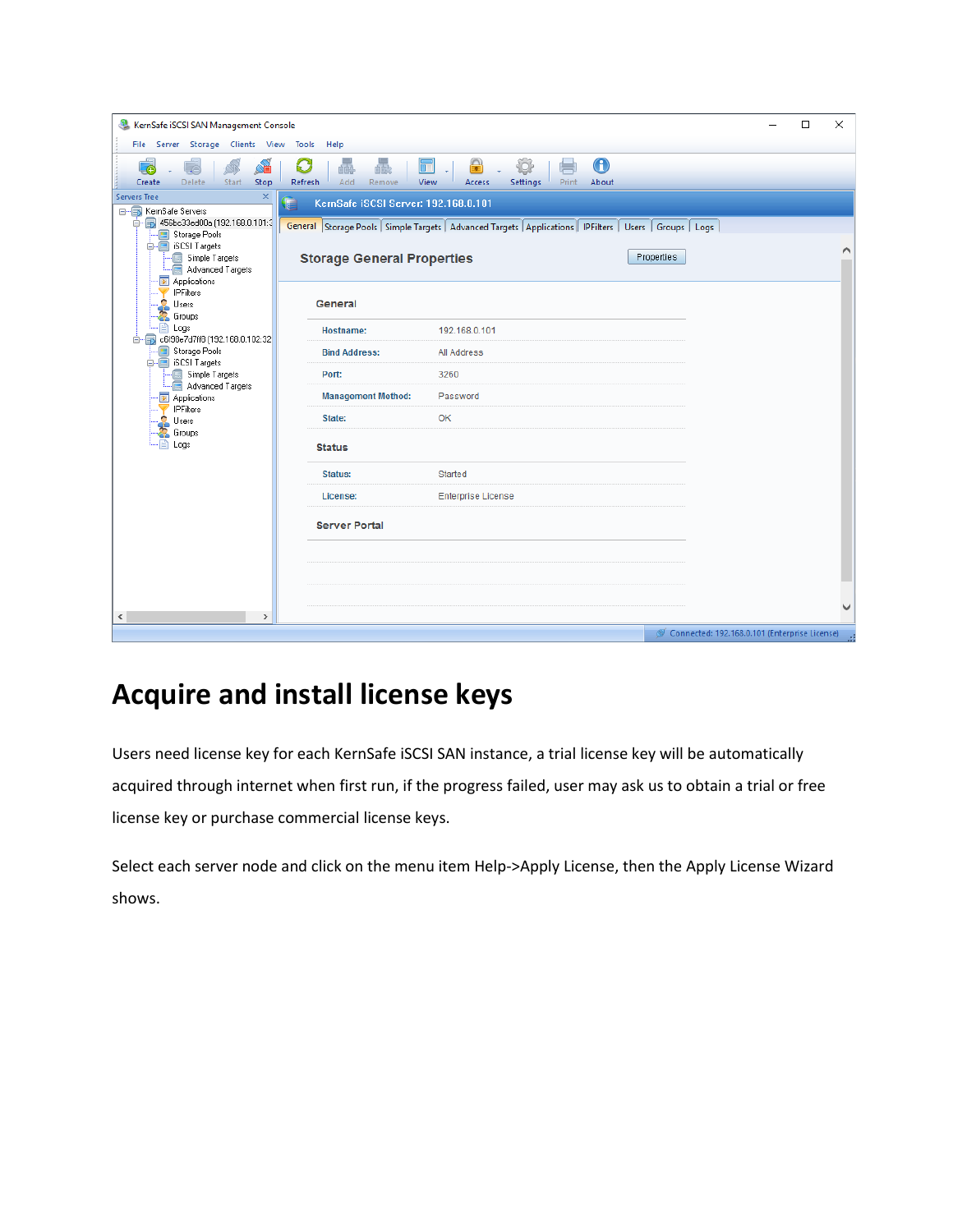| Apply License Wizard                                                              | ×      |
|-----------------------------------------------------------------------------------|--------|
| <b>Choose License Type</b><br>Select which type of license key you want to apply. |        |
| <b>O</b> Free License<br>Apply a free license key.                                |        |
| Commercial License.<br>Apply a commercial license key.                            |        |
| <b>Site License</b><br>Apply a VLK, OEM or other site license key.                |        |
| <b>Manual Activate</b><br>Manual Activate the software by phone or email.         |        |
| <b>Remove License</b><br>Remove current license and change to trial mode.         |        |
|                                                                                   |        |
| < <u>B</u> ack<br>Next >                                                          | Cancel |

Select the license type and fulfilled the form and then press the Finish button, then user will see license information in the abort box or current server's generic information page.

# <span id="page-8-0"></span>**Create Target on the first server**

Select on the first server node, and press the **Create** button on the toolbar of KernSafe iSCSI SAN management console, the **Create Device Wizard** is shown.

Select a device type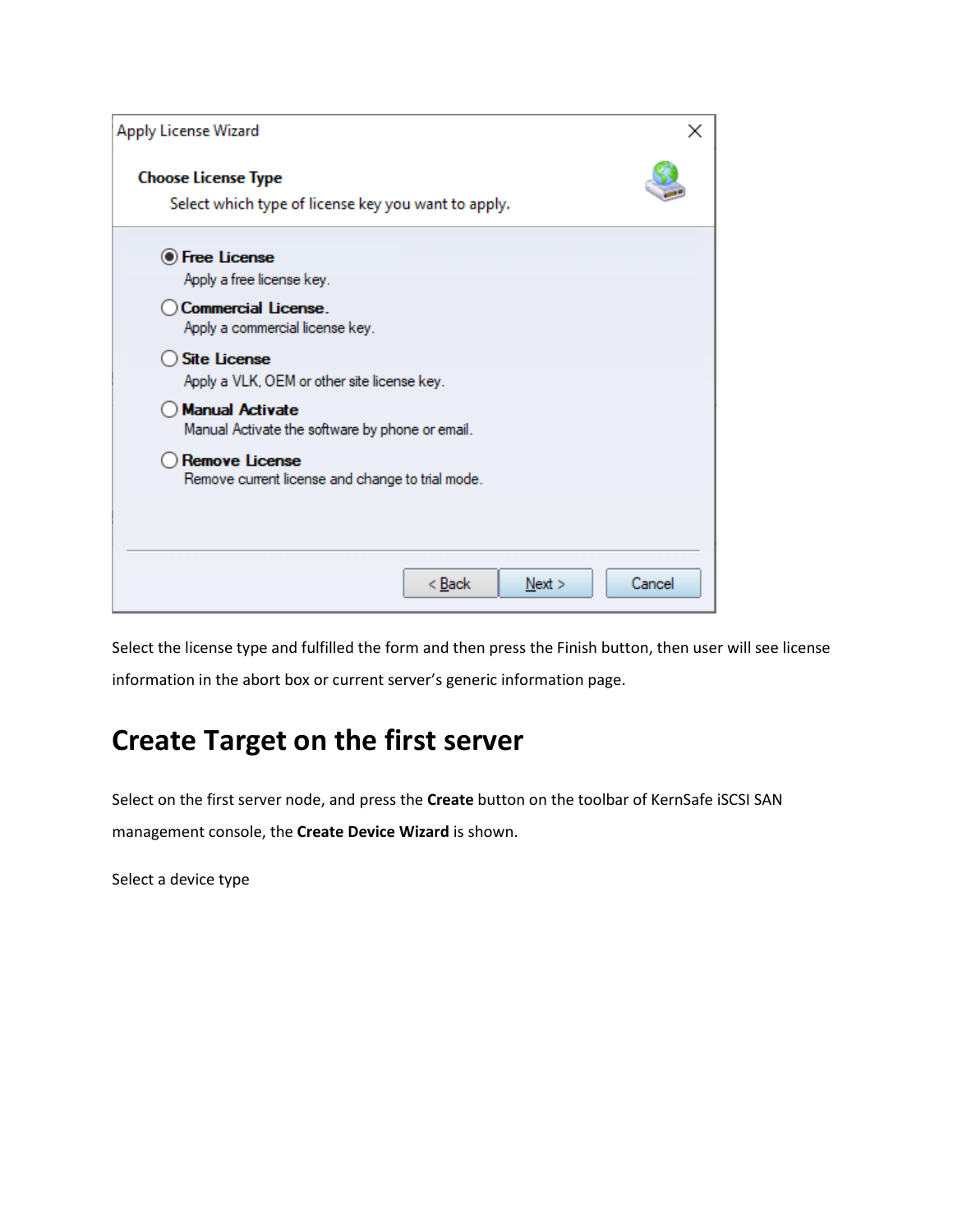| Create iSCSI Target Wizard                                                                                                        | ×      |
|-----------------------------------------------------------------------------------------------------------------------------------|--------|
| <b>iSCSI Device Type</b><br>Select which device type of the iSCSI target you want to create.                                      |        |
| <b>I</b> Hard Disk<br>Create iSCSI target by using physical disk, partition, standard image file or VHD.<br><b>Optical Device</b> |        |
| Create iSCSI target by using physical optical drive or CD / DVD image file.                                                       |        |
| <b>Advanced Device</b><br>Create advanced iSCSI target such as CDP device and snapshot linked device.                             |        |
| <b>Storage Volume</b><br>Create iSCSI target from storage pool.                                                                   |        |
|                                                                                                                                   |        |
|                                                                                                                                   |        |
| Next ><br>< Back                                                                                                                  | Cancel |

#### Choose **Hard Disk**.

Press the **Next** button to continue.

Select a medium type.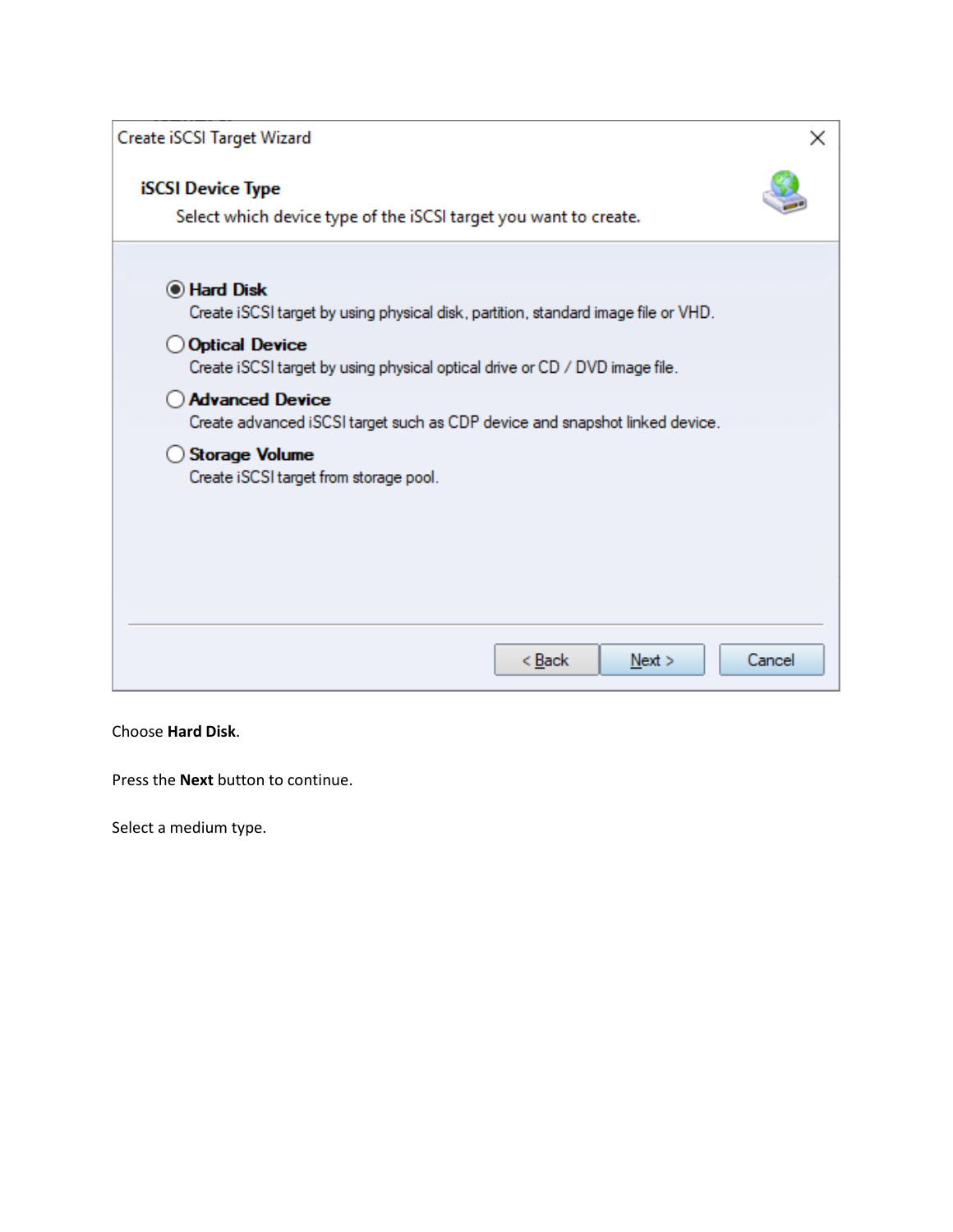| Create iSCSI Target Wizard                                                                                          | ×      |
|---------------------------------------------------------------------------------------------------------------------|--------|
| <b>iSCSI Medium Type</b><br>Select medium of the iSCSI disk you want to create.                                     |        |
| O Image File<br>Create iSCSI disk by using standard image file or Virtual Hard Disk (.VHD).                         |        |
| <b>RAM Space</b><br>Create iSCSI disk by using memory space.                                                        |        |
| <b>Security Images</b><br>Create iSCSI disk images for each initiators, any image is individual for each initiator. |        |
| <b>Disk Partition</b><br>Create iSCSI target by using a disk partition.                                             |        |
| <b>Physical Disk</b><br>Create iSCSI target by using physical disk.                                                 |        |
| < Back<br>Next                                                                                                      | Cancel |

#### Choose **Image File** in **iSCSI Medium Type** window.

Then press **Next** button to continue.

Select an Image type.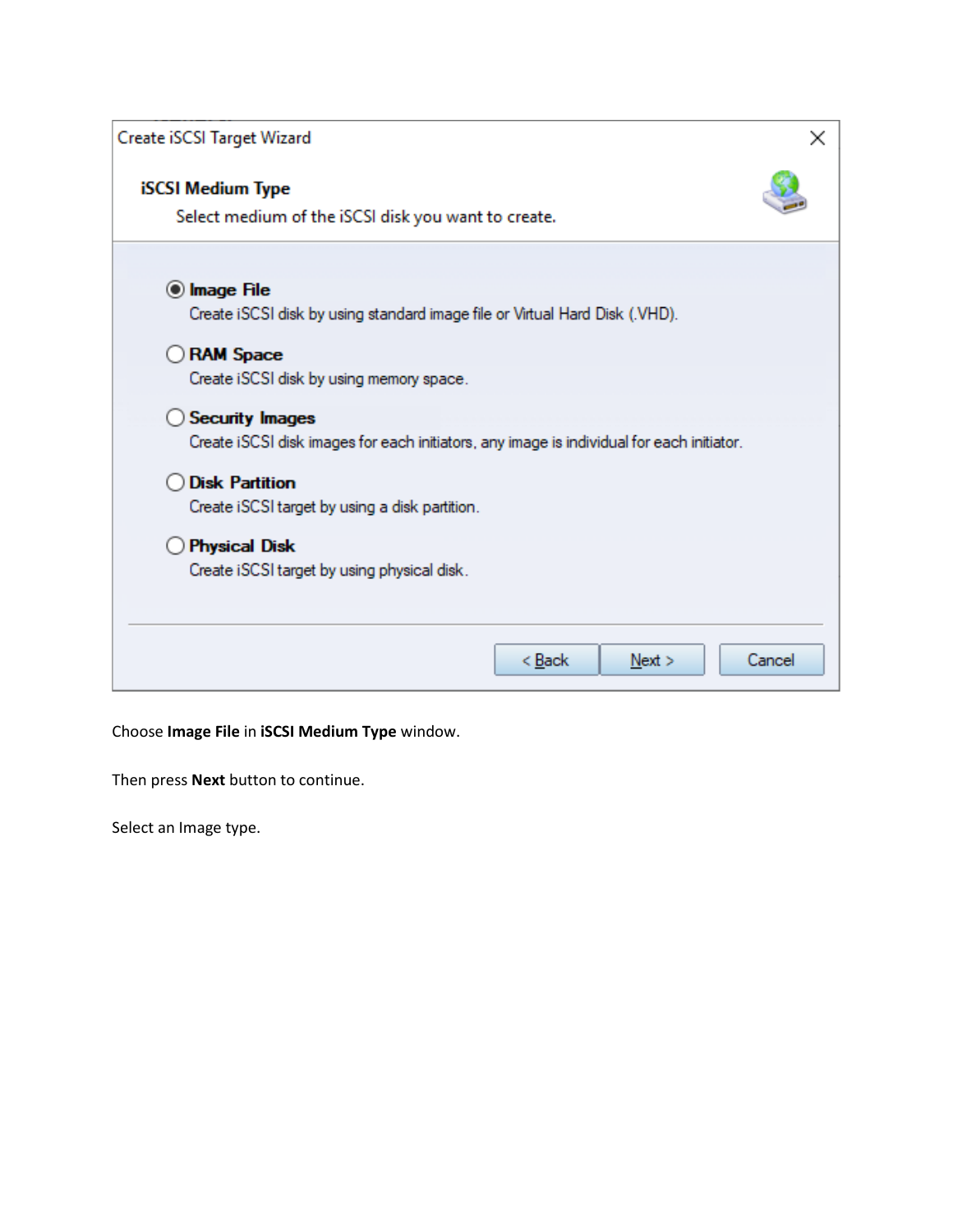| Create iSCSI Target Wizard                                                              | ×      |
|-----------------------------------------------------------------------------------------|--------|
| <b>iSCSI</b> Image Type<br>Select image type of the iSCSI disk you want to create.      |        |
| Standard Image File<br>Create iSCSI disk by using a standard disk image file.           |        |
| Virtual Hard Disk (VHDX)<br>Create iSCSI disk by using a VHDX (maximum 64T) image file. |        |
| Virtual Hard Disk (VHD)<br>Create iSCSI disk by using a Virtual Hard Disk image file.   |        |
| < <u>B</u> ack<br>Next                                                                  | Cancel |

#### Choose **Standard Image File.**

Press the **Next** button to continue.

Specify image file path and size.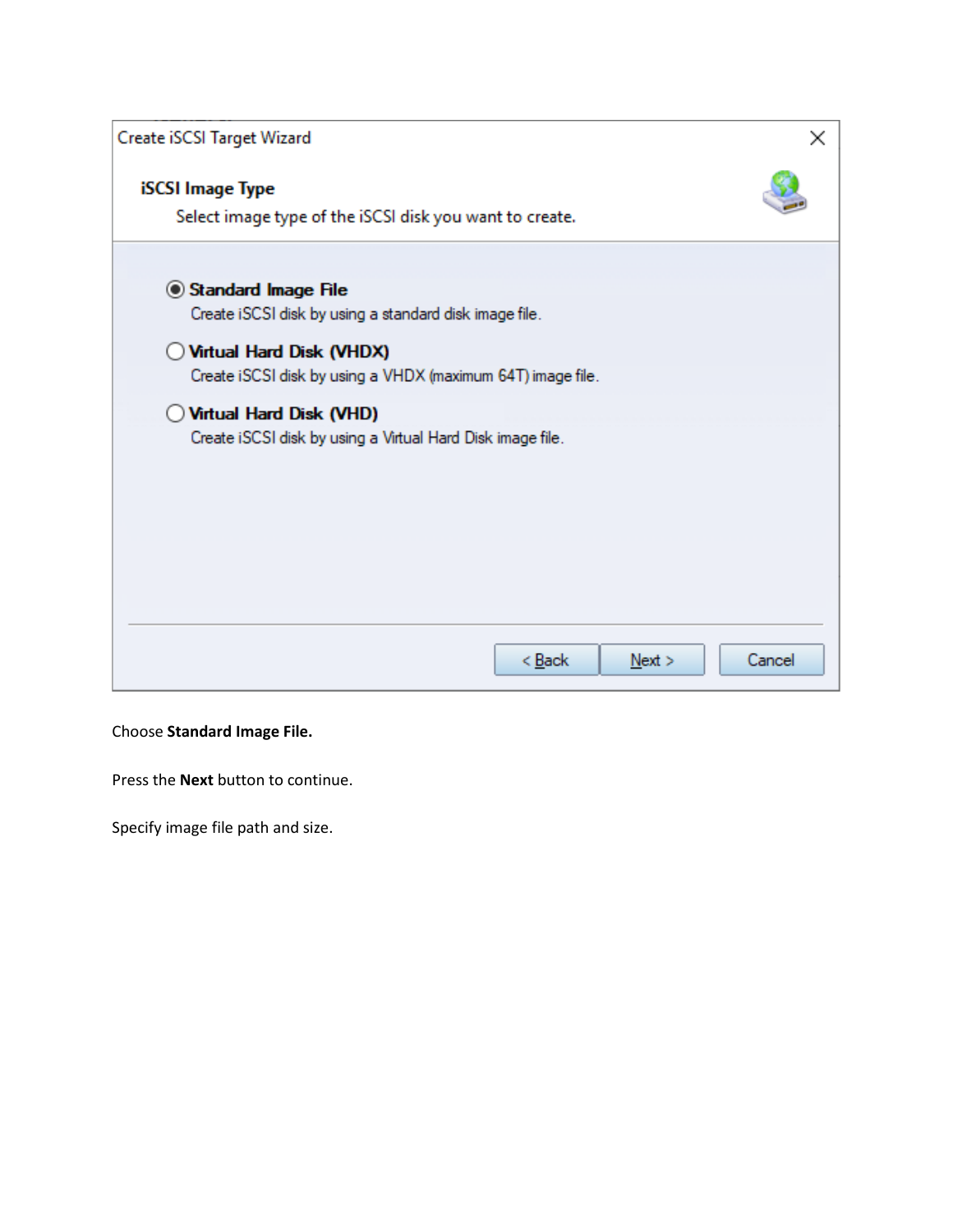| Create iSCSI Target Wizard<br>×                                                    |
|------------------------------------------------------------------------------------|
| Virtual Image Disk Configuration<br>Specify a image file full path and parameters. |
| Image file parameters                                                              |
| ◉ Create a new image file<br>Use existing image file                               |
| Full path and name of the image file:                                              |
| /iscsi/ha1.img<br>Browse                                                           |
| 10240<br>Device Size in MBs:                                                       |
| Enable windows cache<br>Fill with zeros                                            |
| File system options                                                                |
| Sparse file (Recommended for image files smaller then 1TB)                         |
| Compressed (Enable file system compress feature)                                   |
| Encrypted (Enable NTFS encryption feature)                                         |
|                                                                                    |
| < <u>B</u> ack<br>Next<br>Cancel                                                   |

¥

Specify the image file.

Specify the device size.

If you check **Use sparse file on NTFS file system**, the size of disk image file only depends on its content used, it can save your hard disk space.

Press the **Next** button to continue.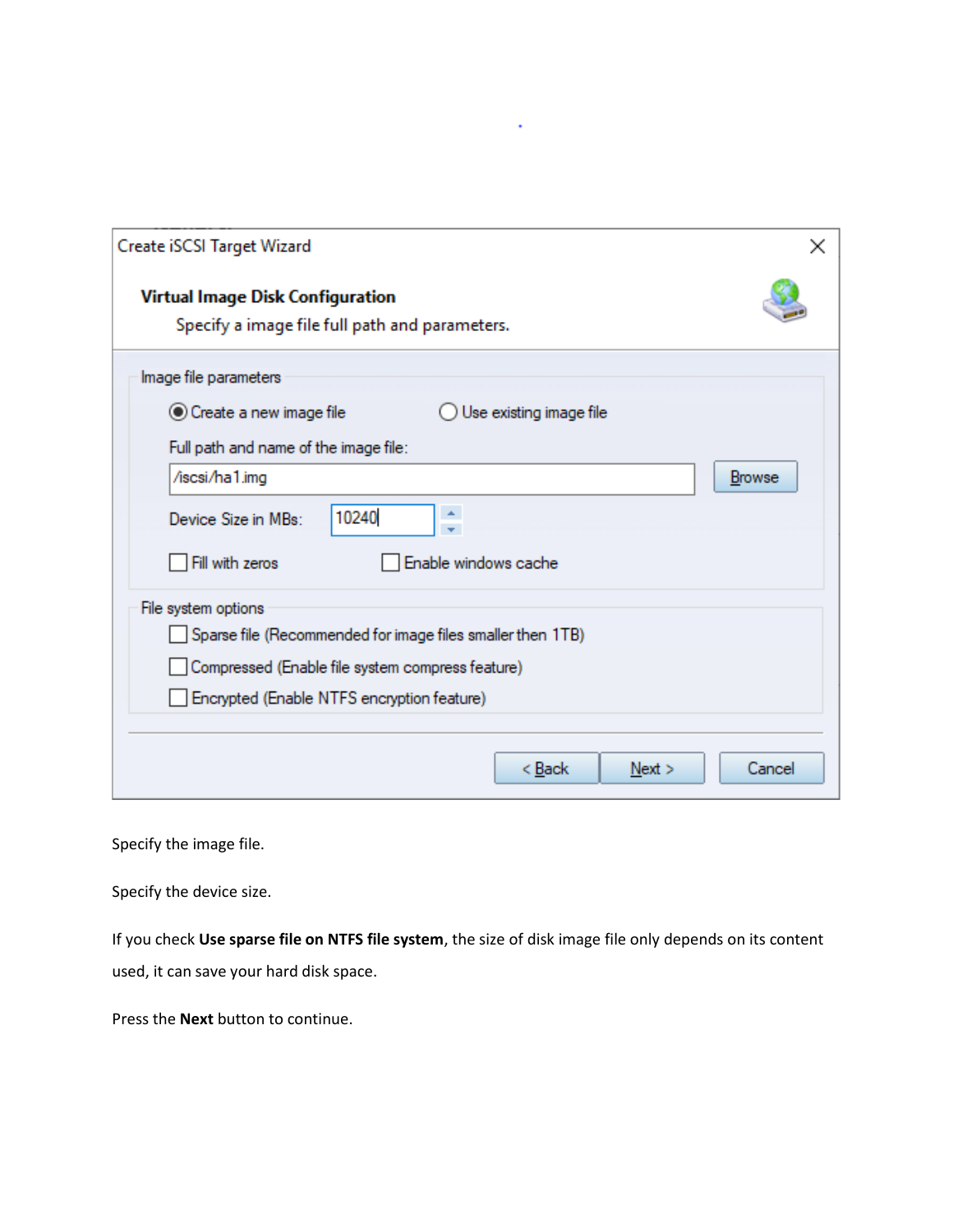Set authorization mode.

| Create iSCSI Target Wizard                                                                  | $\times$ |
|---------------------------------------------------------------------------------------------|----------|
| <b>Authorization</b><br>You can select an authorization mode, Anonymous, CHAP or IP filter. |          |
| <b>Anonymous</b><br>Select this option to disable any authorization.                        |          |
| $\bigcirc$ CHAP<br>Select this option to use CHAP authorization.                            |          |
| <b>IP Filter</b><br>Select this option to use IP address authorization.                     |          |
| <b>Mixed</b><br>Select this option to use both CHAP and IP address authorization.           |          |
| $\vee$ Inherit security roles from global settings.                                         |          |
|                                                                                             |          |
| < Back<br>Next<br>Cancel                                                                    |          |

Choose **Anonymous** authorization.

Press the **Next** button to continue.

Finish creating iSCSI Target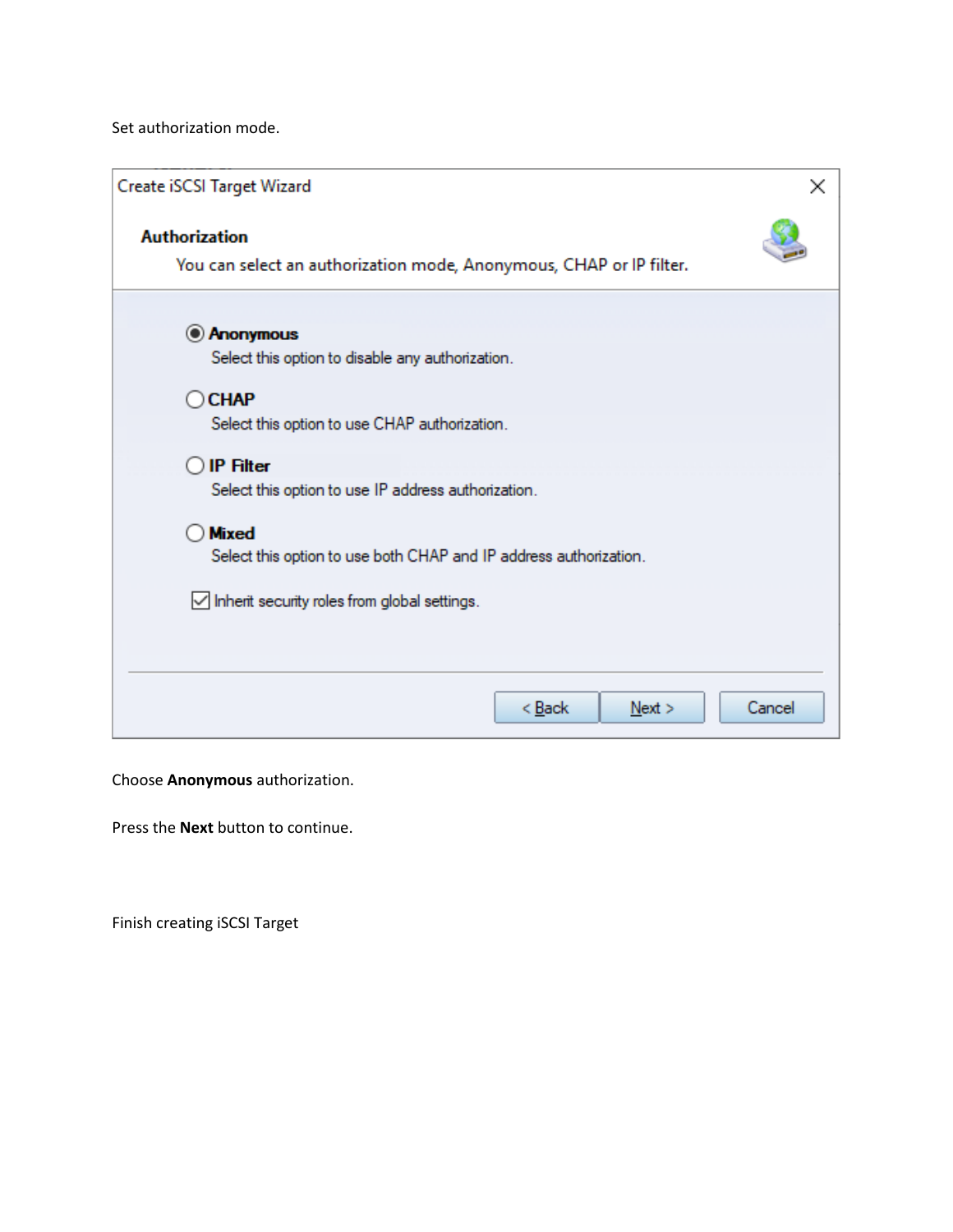| Create iSCSI Target Wizard                                                                                                                                                                                                                                    | x |
|---------------------------------------------------------------------------------------------------------------------------------------------------------------------------------------------------------------------------------------------------------------|---|
| <b>Completing the Create iSCSI Wizard</b><br>You can specify a target name and other options to complete iSCSI target creating                                                                                                                                |   |
| <b>Basic Target Information</b><br>Target Name:<br>ign.2006-03.com.kemsafe:server1.imagedisk0<br>$\vee$ Report as readonly device when initiator can not get write access<br>√ Enable multiple initiators with full access connected (sharing and clustering) |   |
| Note<br>By default, only one client has full access right, when the second initiaor log on with full<br>access, it will fail.<br>But this option is usfull for clustering, disk sharing and NAS.                                                              |   |
| < Back<br>Finish<br>Cancel                                                                                                                                                                                                                                    |   |

Type a target name in the Target Name field, we use **server1.imagedisk0** as an example.

Check the **Enable multiple initiators with full access connected (sharing and clustering)** check box.

Press the **Finish** button to complete create target.

### <span id="page-14-0"></span>**Create Target on the second server**

Select on the second server node in the KernSafe iSCSI SAN management console, and then repeat the above steps to create the second target as the name server2.imagedisk0.

### <span id="page-14-1"></span>**Creating Application on server1**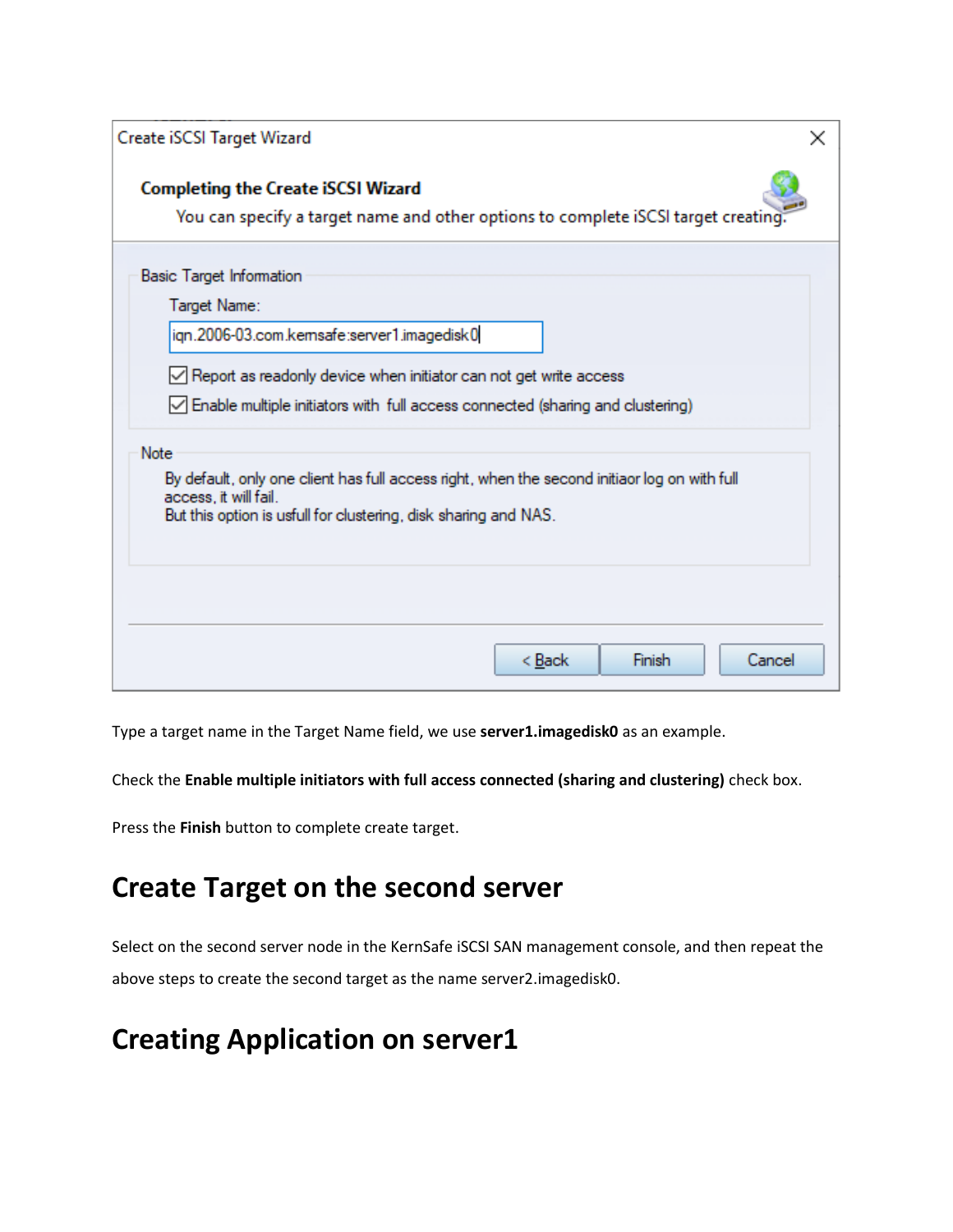Select on the first server, right click **Applications** on the left tree of the main interface, choose **Create Application** on the pop-up menu, the **Create Application Wizard** widow will be shown.

| <b>Create Application Wizard</b>                                                                                     | ×      |
|----------------------------------------------------------------------------------------------------------------------|--------|
| <b>Application Type</b><br>Select which type application that you want to create.                                    |        |
| <b>Synchronous Replication</b><br>Create real-time remote synchronous replication to iSCSI target or image file.     |        |
| <b>Asynchronous Replication</b><br>Create real-time remote asynchronous replication to iSCSI target or image file.   |        |
| <b>Ion Availability Node</b><br>Create a high-availability iSCSI SAN node or synchronizing with other iSCSI targets. |        |
|                                                                                                                      |        |
| $Back$<br>Next >                                                                                                     | Cancel |

Choose **High Availability Node**.

Then press **Next** to continue.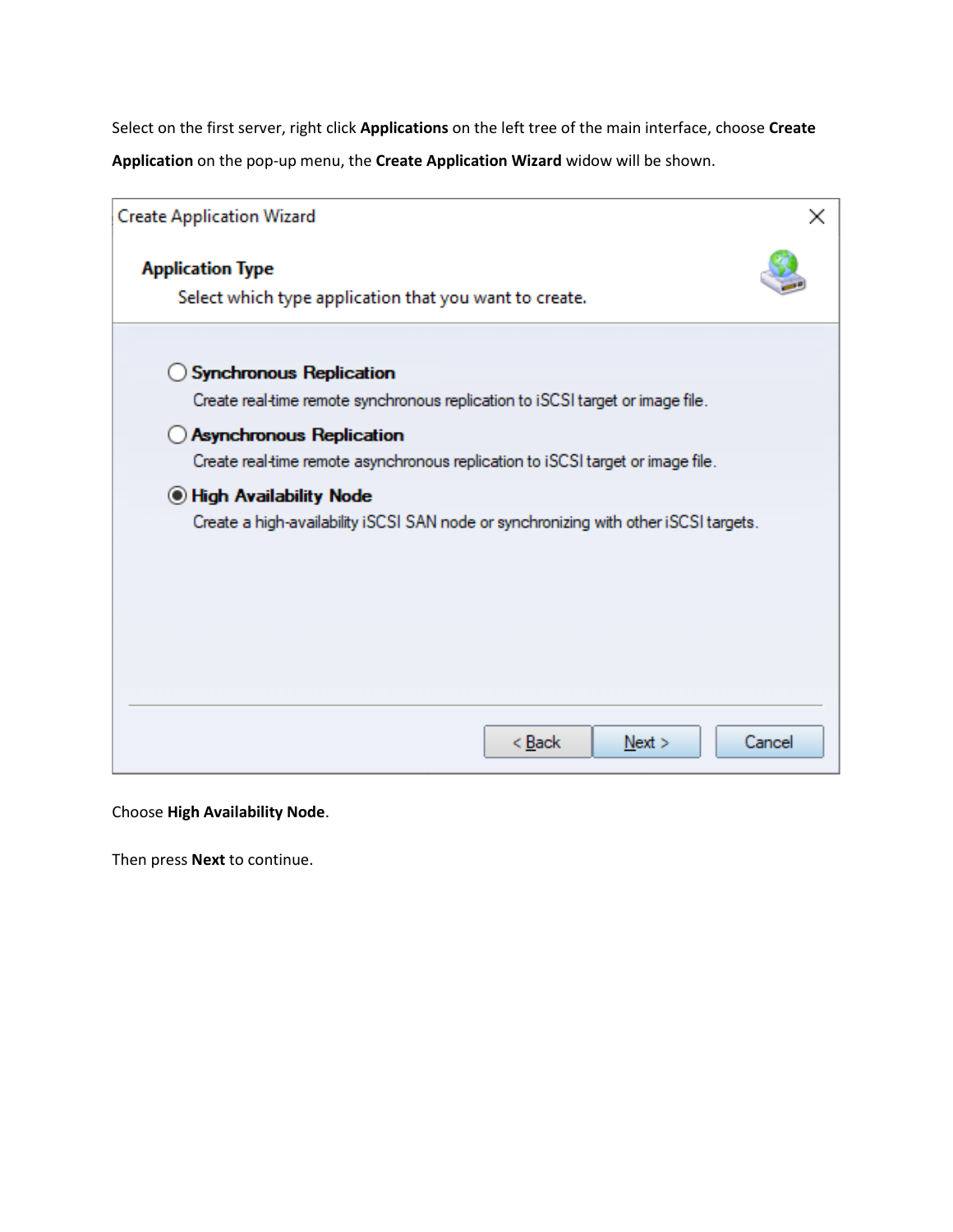| <b>Create Application Wizard</b>                                                      | ×                         |
|---------------------------------------------------------------------------------------|---------------------------|
| <b>Failover Configuration</b><br>You can specify two servers to fail over each other. |                           |
| <b>Base Target</b>                                                                    |                           |
| <b>Target Name</b>                                                                    | Device Type               |
| □ iqn.2006-03.com.kemsafe:server1.imagedisk0                                          | <b>Disk</b>               |
| Partner Target<br>$<$ Back                                                            | Setting<br>Cancel<br>Next |

Check to select the existing target storage and click **Edit** to find the remote HA target.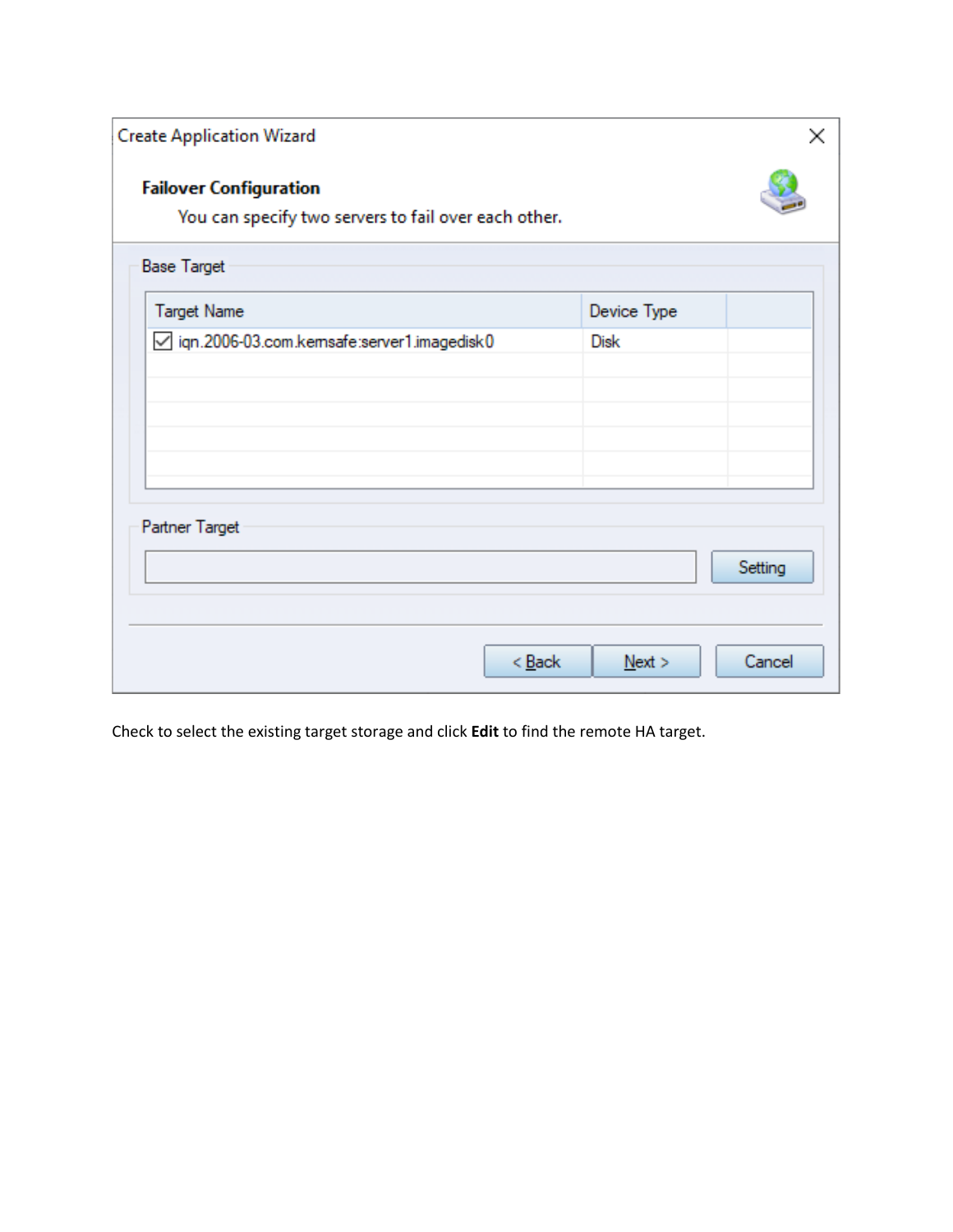| Select iSCSI Target |                                            |
|---------------------|--------------------------------------------|
| <b>iSCSI</b> Source |                                            |
|                     | Host Name: 192.168.0.102<br>3260<br>Port:  |
| <b>CHAP</b>         | Use CHAP to logon                          |
| User Name:          |                                            |
| Secret:             |                                            |
| Target              |                                            |
| Target:             | ign.2006-03.com.kemsafe:server2.imagedisk0 |
|                     | Cancel<br>ОΚ<br><b>Discovery</b>           |

Input the IP and port of server2 in **iSCSI Source** tab, and then click **Discovery** on the bottom of the window to find the mirror target, choose the new created target in the down-list.

Press **OK** button to continue.

**Note**: If the target needs CHAP authorization, you should provide user name and secret to logon.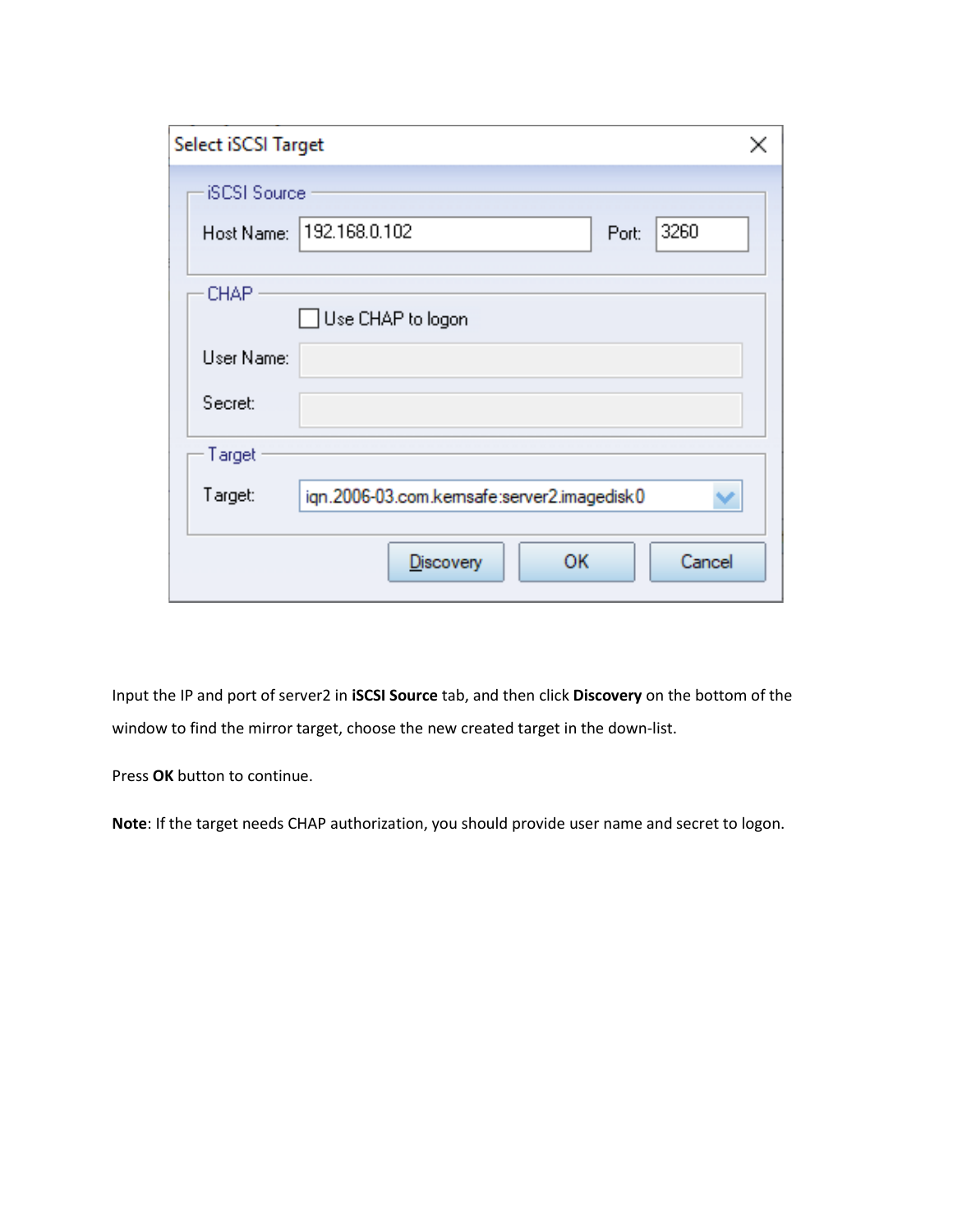| <b>Failover Configuration</b><br>You can specify two servers to fail over each other. |             |         |
|---------------------------------------------------------------------------------------|-------------|---------|
|                                                                                       |             |         |
| <b>Base Target</b>                                                                    |             |         |
| <b>Target Name</b>                                                                    | Device Type |         |
| □ iqn.2006-03.com.kemsafe:server1.imagedisk0                                          | <b>Disk</b> |         |
|                                                                                       |             |         |
|                                                                                       |             |         |
|                                                                                       |             |         |
|                                                                                       |             |         |
| Partner Target                                                                        |             |         |
|                                                                                       |             |         |
| ign.2006-03.com.kemsafe:server2.imagedisk0                                            |             | Setting |
|                                                                                       |             |         |
|                                                                                       |             |         |

The mirror target will be added to the window, then click **Next** button to continue.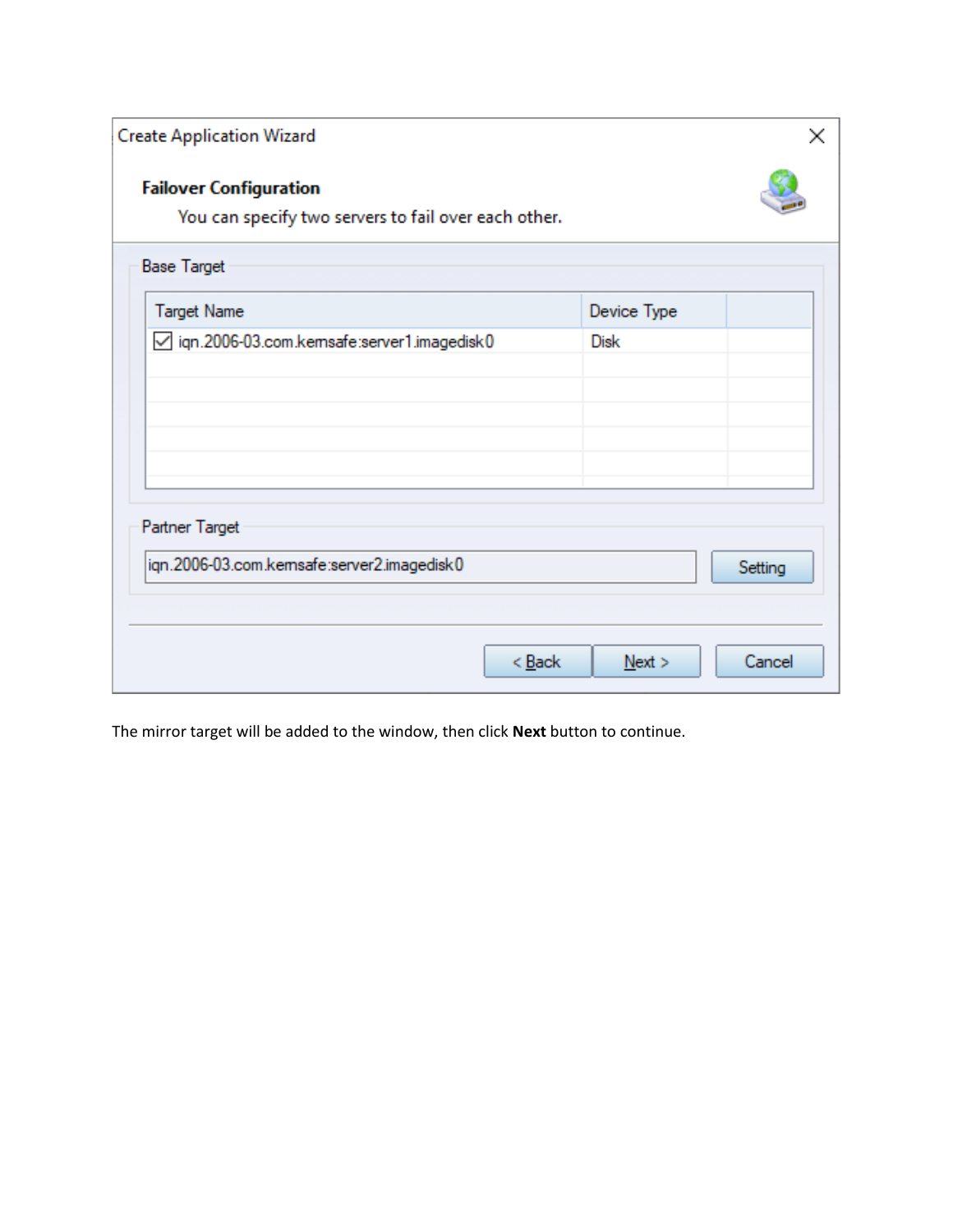| <b>Create Application Wizard</b><br>× |                                                                   |        |              |        |  |
|---------------------------------------|-------------------------------------------------------------------|--------|--------------|--------|--|
| <b>Synchronization Settings</b>       | You can specify parameters for synchronization.                   |        |              |        |  |
| Sync                                  |                                                                   |        |              |        |  |
| Local Address:                        | Any                                                               |        | Local Port:  | Any    |  |
| <b>Remote Address:</b>                | 192, 168, 0, 102                                                  |        | Remote Port: | 3260   |  |
| Alternative Sync 1                    |                                                                   |        |              |        |  |
| Local Address:                        | Any                                                               |        | Local Port:  | Any    |  |
| <b>Remote Address:</b>                |                                                                   |        | Remote Port: | 0      |  |
| Alternative Sync 2                    |                                                                   |        |              |        |  |
|                                       | Specify a folder to save temporary data dump (folder must exist): |        |              |        |  |
| /tmp                                  |                                                                   |        |              | Browse |  |
|                                       |                                                                   |        |              |        |  |
|                                       |                                                                   | < Back | Next         | Cancel |  |

Specify local interface, port for Sybc interface and Heartbeat interface, if you have two NIC for each server ,you can sepcify different address-pair for Sync interface and Heartbeat interface, if you have only one NIC for synchronous, you can use same address for Sync and Heartbeat.

Specify the portal and port.

Press **Next** to continue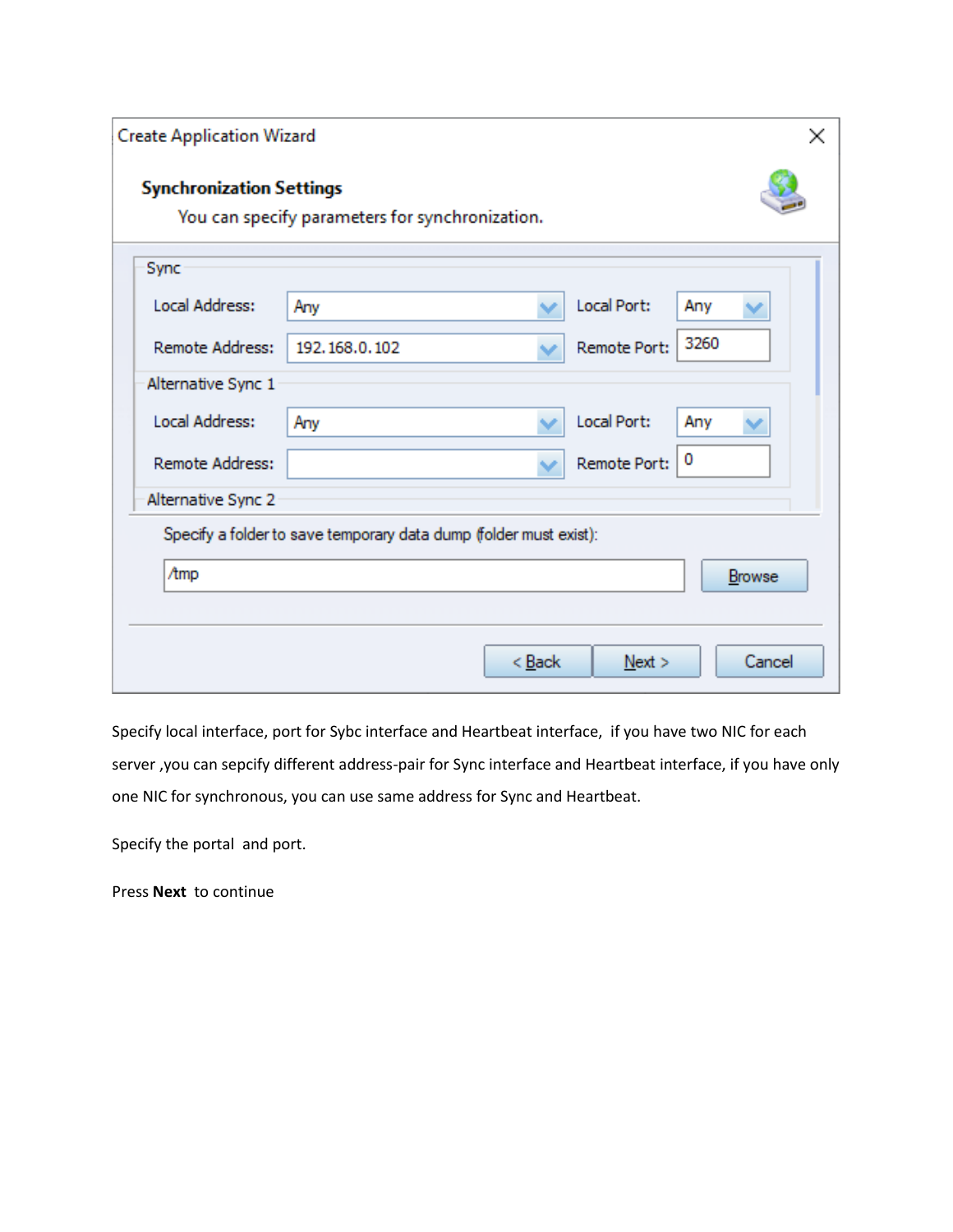

Now, the mirror target should be synchronized to the base target, if the two targets are both the new one and do not be initialized, we can choose **Create mirror device without synchronization (Manual Initialization)**, otherwise, we must choose **Create mirror device with full synchronization from base iSCSI target**.

Press **OK** button to continue.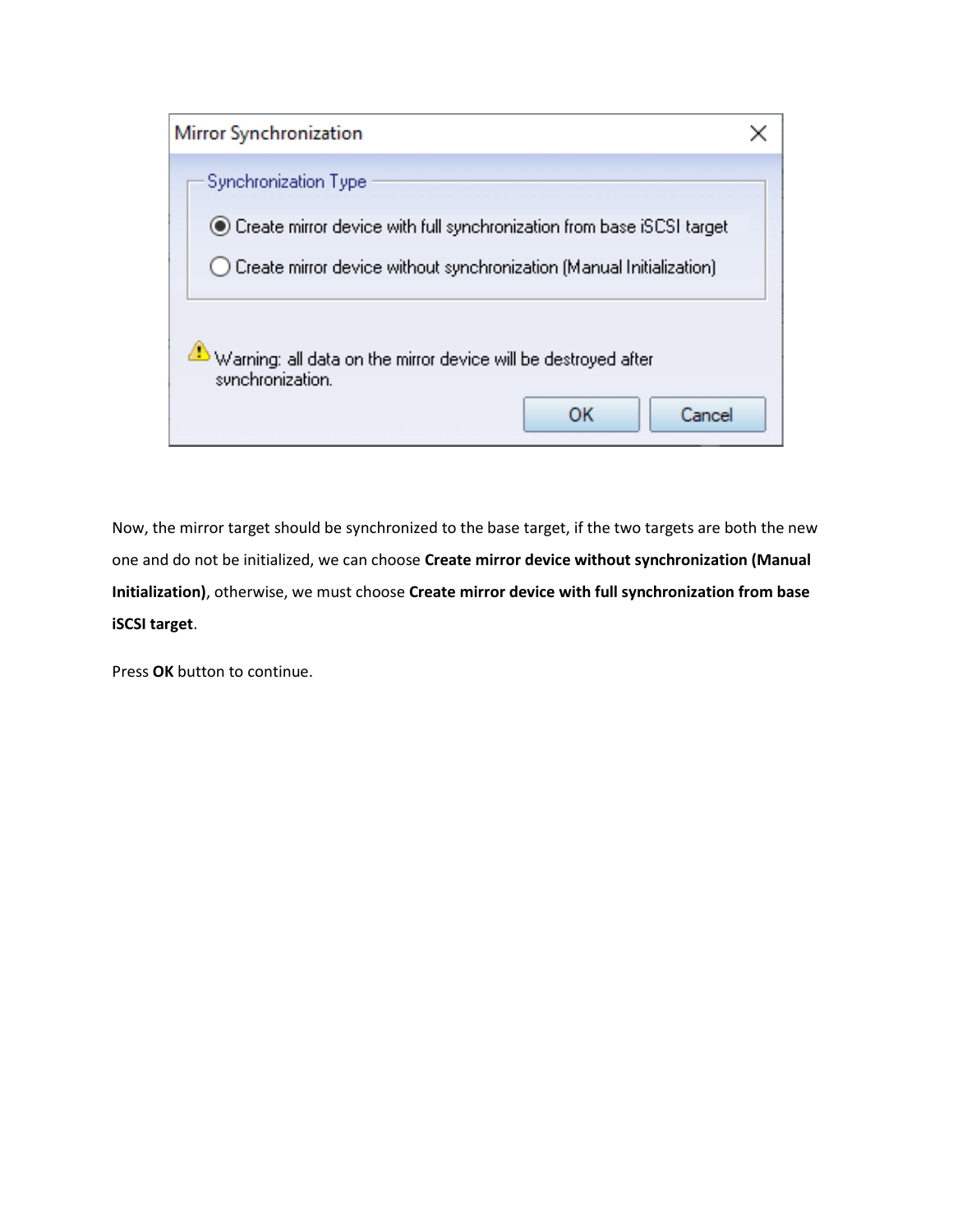

Click **Finish** button to complete the application creation.

# <span id="page-21-0"></span>**Creating Application on server2**

Select on the second server, right click **Applications** on the left tree of the main interface, choose **Create Application** on the pop-up menu, repeat the above steps to create the second HA iSCSI SAN application that pointing to the target in the first server.

Then application server (client machine like Windows Server, Linux, ESX/ESXi, XenServer etc.) may use the two iSCSI targets for HA iSCSI device.